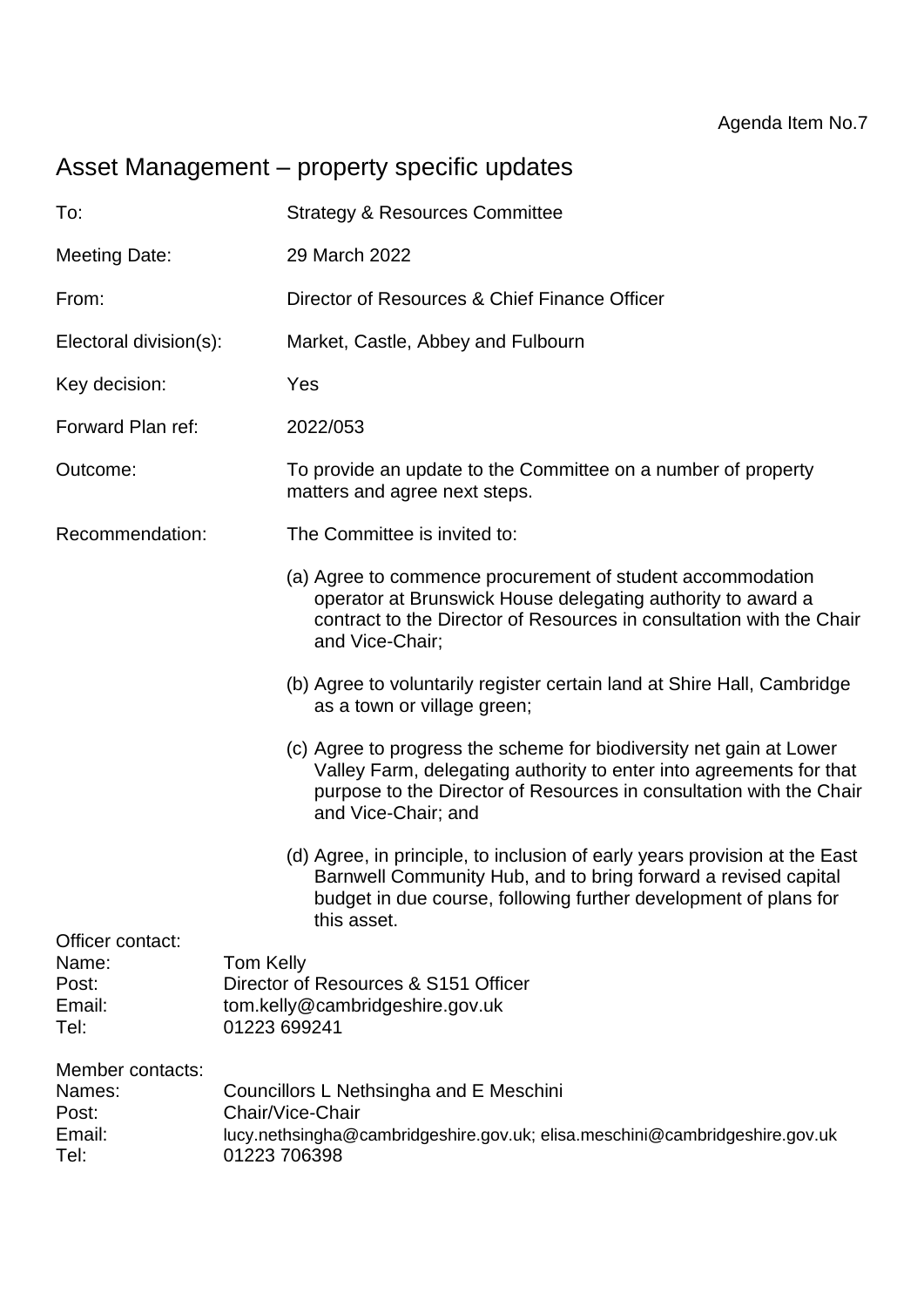# 1. Brunswick House operating agreement

- 1.1 Brunswick House, located on Newmarket Road in Cambridge, is a 251 bedroom student halls of residence constructed in 2012. It was acquired by the Council in July 2018 for £38m as an investment asset generating a yield, in order that the Council would benefit from the revenue income. The Council also had regard to shortages of high quality student accommodation.
- 1.2 When the property was purchased there was an Operating Agreement in place with an accommodation manager/operator which was novated to the Council from the vendor. The operator manages all functional aspects of the student accommodation including caretaking, custodian and maintenance support. The operator is also responsible, subject to the Council's instructions, for bookings/lettings and marketing at the property and for administration of rent collected from occupants. The annual value of the agreement is approximately £440k, divided between a management fee and the fixed operating costs. The novated Operating Agreement will expire on 23 January 2023, and the Council will need to undertake a public procurement exercise for successor arrangements.
- 1.3 The gross rental income from full occupation of Brunswick House is £2.34m. The Council's investment portfolio is diversified across a number of asset classes – student accommodation has proved to be relatively vulnerable to the impacts of the pandemic as students stayed away from universities. However, this academical year there has been a desire to return to campus with some in person learning returning and occupation levels have improved to 94% (the highest since 2018/19). Market analysis suggests there is ongoing demand for this type of accommodation, especially where it is of a high standard and well located as is the case of Brunswick House. The Council has budget provision identified in 2022-23, derived from rental income in the property, for continued investment in the upkeep of the property in order to ensure it remains of high standard and attractive.
- 1.4 The Council wants to continue to optimise the income and value it receives from Brunswick House and it is expected that appointing a specialist and single operator will continue to be the best way to deliver this, benefitting from the expertise and economies of scale of a student accommodation provider. Following consideration of available frameworks, including those maintained by the Universities' buying organisations, it is envisaged that a full tender exercise will be run, for a contract of at least four years with pre-set extension options. A term of this length affords the operator sufficient time to embed into management of the property and progress its development. There is a competitive market of student accommodation operators who could bid for this opportunity.

## 2. Shire Hall, Cambridge: registration of town or village green

- 2.1 On 10 June 2019, three local residents (two of whom were at that time County Councillors) applied to declare the Castle Mound and Shire Hall lawn as a town or village green (TVG). In order to recuse Cambridgeshire County Council from involvement in determining the application, due to its interest as landowner, Full Council delegated decision making as the commons registration authority to Suffolk County Council.
- 2.2 In its capacity as the landowner, CCC formally objected to the application for registration of a TVG on 22 April 2020. There was subsequently a delay, relating to pandemic restrictions,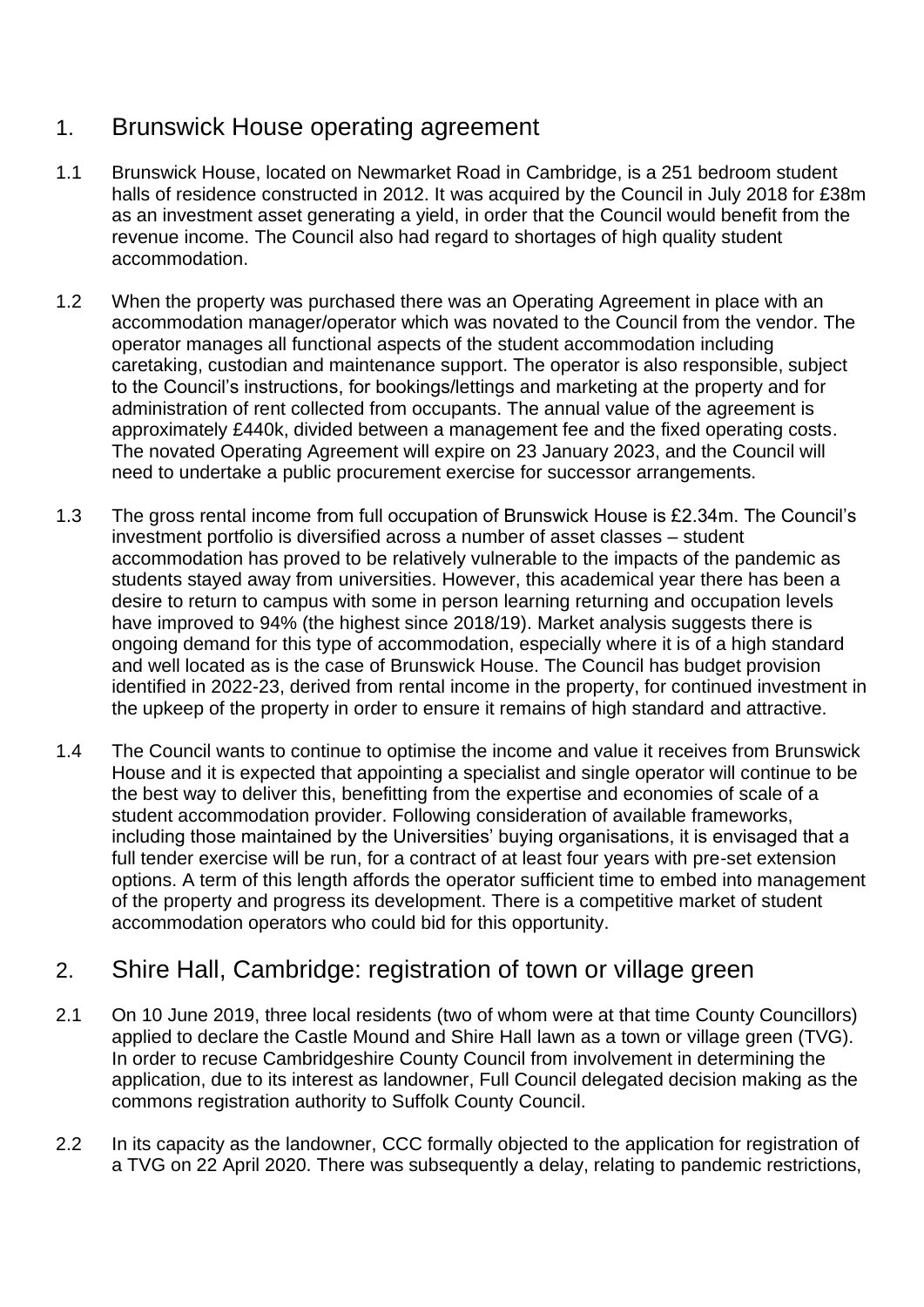to advertising the consultation on the TVG application until November 2021 and that process has now completed.

- 2.3 The site is already largely covered by a Scheduled Ancient Monument (SAM) designation which means that public access is protected but an area of lawn in front of Shire Hall is not in the SAM designation and does not have protected public access although this has been allowed for over 90 years.
- 2.4 A TVG would protect public access by law and would restrict development and would be binding forever. Due to the proximity to the SAM it is inconceivable that any building development would be possible in any case. An improvement such as the creation of a formal flowerbed might be objected to on TVG grounds.
- 2.5 When the Council lodged its objection in 2020 it did so, following legal advice, on two primary grounds. Firstly, that land that was already a SAM could not lawfully meet the requirements of a TVG and secondly that the users of the lawn and Castle Mound were not the inhabitants of a defined "locality". Following further consideration in 2021, it is proposed that the second ground for objection is no longer advanced by the Council, given the factual matrix. However, it is considered that the first ground raises an arguable point of law, and that this would likely require inquiry by the determining authority, for which CCC will meet costs, were the current application to proceed.
- 2.6 The lawn and Mound were initially included in the red line area marketed along with the Shire Hall campus buildings. The proposal agreed by Strategy & Resources Committee is that only the building footprints will be leased but other areas will remain in the Council's direct control.
- 2.7 Discussions have taken place with the applicants about withdrawing their application in return for a voluntary TVG declaration relating to the smaller area of the Shire Hall lawn which is not currently a SAM. This has been agreed in principle although the exact boundaries are subject to survey and have to be finalised.
- 2.8 The advantage of this arrangement is that an expensive public inquiry will be avoided. It will also avoid a potentially ambiguous or contentious designation of TVG and SAM on the same land. One scenario where this is sensible is that repairs to the SAM would not be delayed by an objection from a member of the public using the TVG legislation.
- 2.9 The process for making a voluntary TVG declaration is straightforward and the Council would undertake to register in this way when the applicants withdraw their application.

### 3. Biodiversity Net Gain at Lower Valley Farm, Fulbourn

3.1 In planning submissions, developers are expected to demonstrate that their proposals are compliant, with all relevant legislation regarding the protection of wildlife and habitats. The Environment Act 2021 mandates that measurable Biodiversity Net Gain (BNG) for developments should exceed the pre-development biodiversity value by a minimum 10%. There will be a two-year transition before mandatory net gain becomes law. During that time DEFRA are developing, with a wide range of stakeholders, the best way to implement the legislation and achieve BNG outcomes.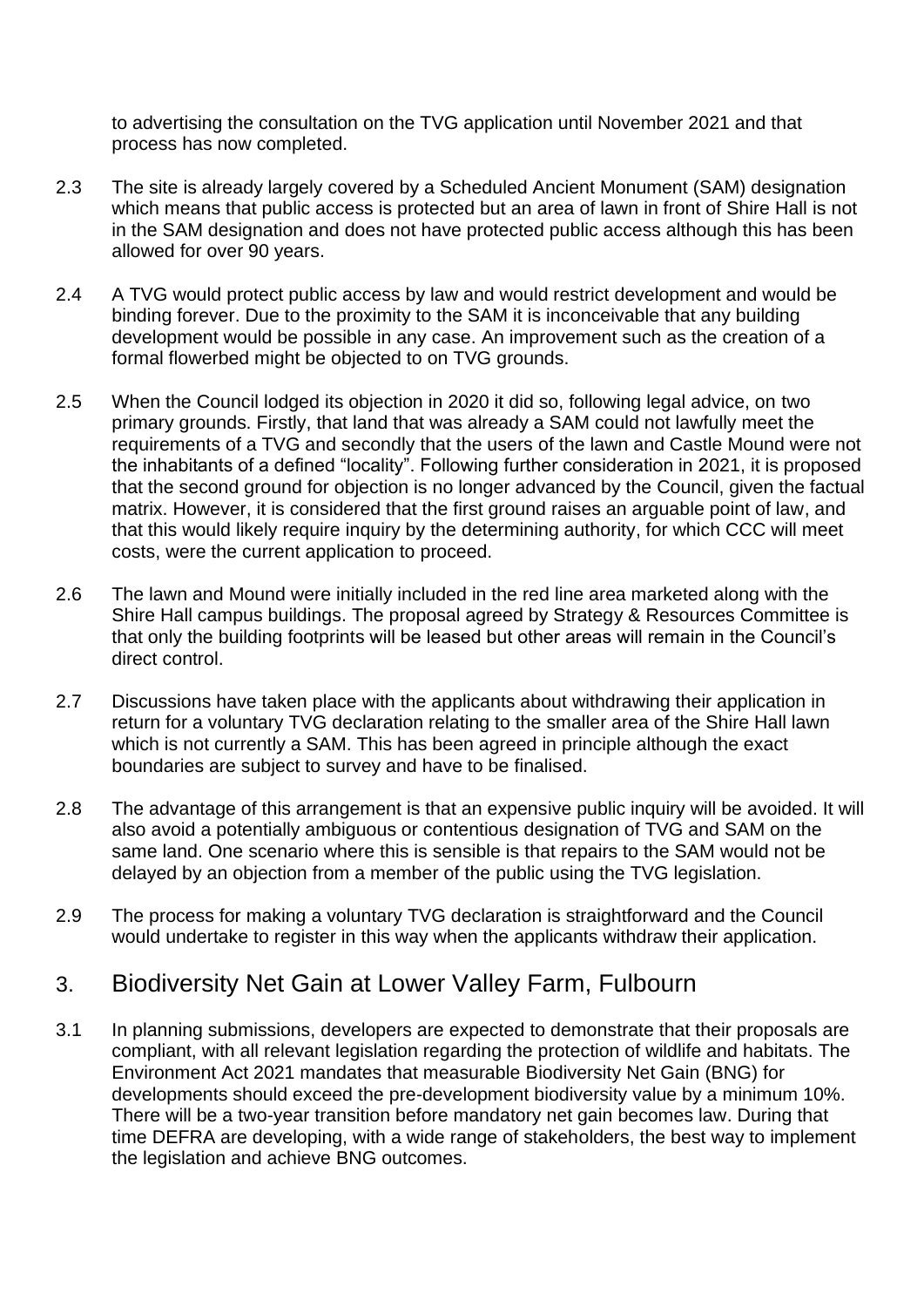- 3.2 Many Local Planning Authorities already require developers to evidence how they will deliver net gains for biodiversity prior to issuing planning consent. Greater Cambridge Shared Planning produced a Biodiversity Supplementary Planning Document in February 2022. [\(greatercambridgeplanning.org\).](https://www.greatercambridgeplanning.org/media/2476/gcsp-biodiversity-spd-feb-2022.pdf) GCSP require a 10% net gain, but their Doubling Nature Vision adopted in February 2021 aspires to 20% BNG and this may be adopted in the revised Local Plan. The hierarchy of BNG reprovision is to first provide onsite and if that is not possible to provide offsite and in the planning authority area. Where off site habitat measures are required, they must be consistent with the strategic aims of the Cambridge Nature Network, and Greater Cambridge Green Infrastructure Opportunity Mapping.
- 3.3 BNG is an emerging area of rural land management. The County Council's County Farms team have been proactive in developing a BNG scheme on the rural estate for more than a year and have regularly updated and consulted the County Farm Working Group where Members have been supportive. Development of the initiative has required partnership working between the County Farms team, Greater Cambridge Shared Planning Service, legal advisors, the Wildlife Trust, Cambridge Past Present and Future, DEFRA and Natural England, along with ecologists from Bidwells and Logika.
- 3.4 A review of the potential opportunities for establishing a BNG scheme in the South Cambridgeshire area was conducted and Lower Valley Farm in Fulbourn, South Cambridgeshire, was identified as being ideally situated to serve this purpose. The 350 acre farm has been let on a short-term arrangement while several longer-term options were explored. Lower Valley Farm is identified by the Wildlife Trust and CPPF in the Cambridge Nature Network as a strategic priority landscape area, which will buffer the adjacent Roman Road Site of Special Scientific Interest (SSSI) and link to other surrounding SSSIs, supporting habitat connectivity across the landscape from Trumpington Meadows through to Wilbraham Fen.
- 3.5 A baseline biodiversity survey has been carried out and a scheme has been prepared based on establishing chalk grassland, with some woodland and hedges. The land will be farmed by a tenant farmer using grazing animals to achieve the required biodiversity. £194k of Natural England funding will pay for setting up the BNG contracts, providing infrastructure and establishing the grassland, hedges, and woodland.
- 3.6 BNG schemes will be secured through a section 106 agreement with the allocation of biodiversity units to developers offered by way of an option agreement or a conditional contract. This approach has been accepted by GCSP. The biodiversity provision will be a 30-year obligation. The scheme's habitat creation/enhancement works will commence in August 2022 and developers looking to acquire units since August 2019 can be accommodated for in this scheme. The first phase of the scheme will see the conversion of a 150-acre south block of the farm from arable to biodiverse habitats, establishing a habitat bank, that can serve current and future developer BNG requirements. This allows enhancements to be carried out before the development takes place and BNG credits to be drawn down by developers as required. This approach is recommended in the DEFRA BNG consultation and has been accepted by GCSP.
- 3.7 Subject to Member support through this report, terms are close to agreement for allocation of biodiversity units to Network Rail and a commercial housing developer, as well as significant interest from other developers.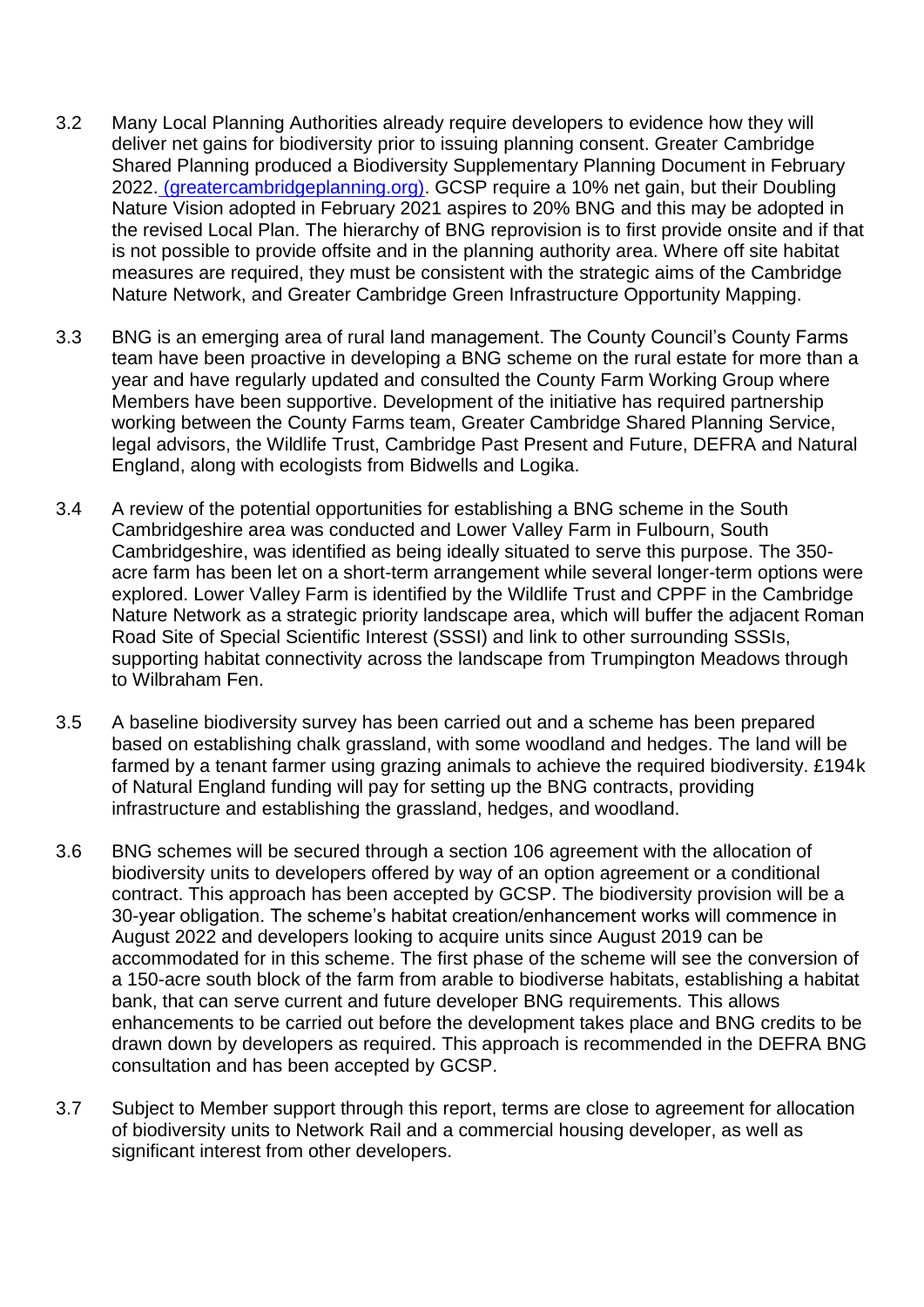- 3.8 The financial return to the Council as landowner is contingent on market pricing and negotiation and is therefore somewhat commercially sensitive. Payment will be received upfront and compares very favourably to the annual agricultural rent currently achieved (around £100 per acre). Total size of the farm and potential scope at this location is 450 acres.
- 3.9 The scheme has wide support from stakeholders and aligns with biodiversity strategies. It has the potential to become a showcase for the effective delivery of BNG demonstrating how offsetting development through habitat creation on a landscape scale is most efficient, costeffective and maximises environmental and social outcomes.
- 3.10 It should be recognised that as DEFRA's preferred approach to implement BNG crystalises in the next two years, the pilot approach may be varied to accommodate smaller scale alternatives or incorporate County Council preferences, balancing biodiversity targets and commercial outcomes.

#### 4. East Barnwell re-development

- 4.1 In March 2021, the Children & Young People's Committee had concluded that the Seesaw Pre-School could continue to operate at The Galfrid Primary School site. That decision was strongly opposed by local councillors and other stakeholders from the neighbourhood, noting that relocation to Galfrid from the East Barnwell locality had previously been understood as temporary. Earlier this month, the CYP Committee reconsidered its position following member and stakeholder representations and in view of the Council's duty to secure sufficient and suitable childcare places as well as local socio-economic factors. Abbey is the most deprived ward in Cambridge City with the majority of the deprivation in the homes to the north of Newmarket Road where the East Barnwell Community Hub is located. CYP Committee supported a proposal to include early years provision as part of the specification for the re-development of the East Barnwell Community hub. The inclusion of accommodation dedicated to the delivery of early years and childcare in the specification for the re-development of site will enable parents and families to access a range of services and facilities in one place.
- 4.2 Subject to the Committee supporting adding back early years provision, the redevelopment would provide for housing, community space, a library and a nursery on a single site. Budget provision relating to the early years element was previously removed in 2018 due to delays with the overall scheme. Capital budget under the supervision of this Committee of £1.53m is allocated to the scheme in the approved capital programme, and this will need to be updated for latest estimates and to take account of the CYP recommendation to add back early years provision. Delivery of the scheme at the current community centre may enable the release of the building currently used in the vicinity as East Barnwell library, which could generate a capital receipt. Additionally, in 2018, the Council received a further capital receipt of £1m for a further building nearby at Malta Road which was purchased by This Land.
- 4.3 The Council has commissioned Carter Jonas, a property consultancy, to undertake a development appraisal for the East Barnwell Community Hub, comparing scenarios including and excluding the early years provision. Amongst the impacts of including an early years setting is a reduction in the space available for housing. The actual financial impact of any change can be more precisely costed once this Committee has confirmed its in-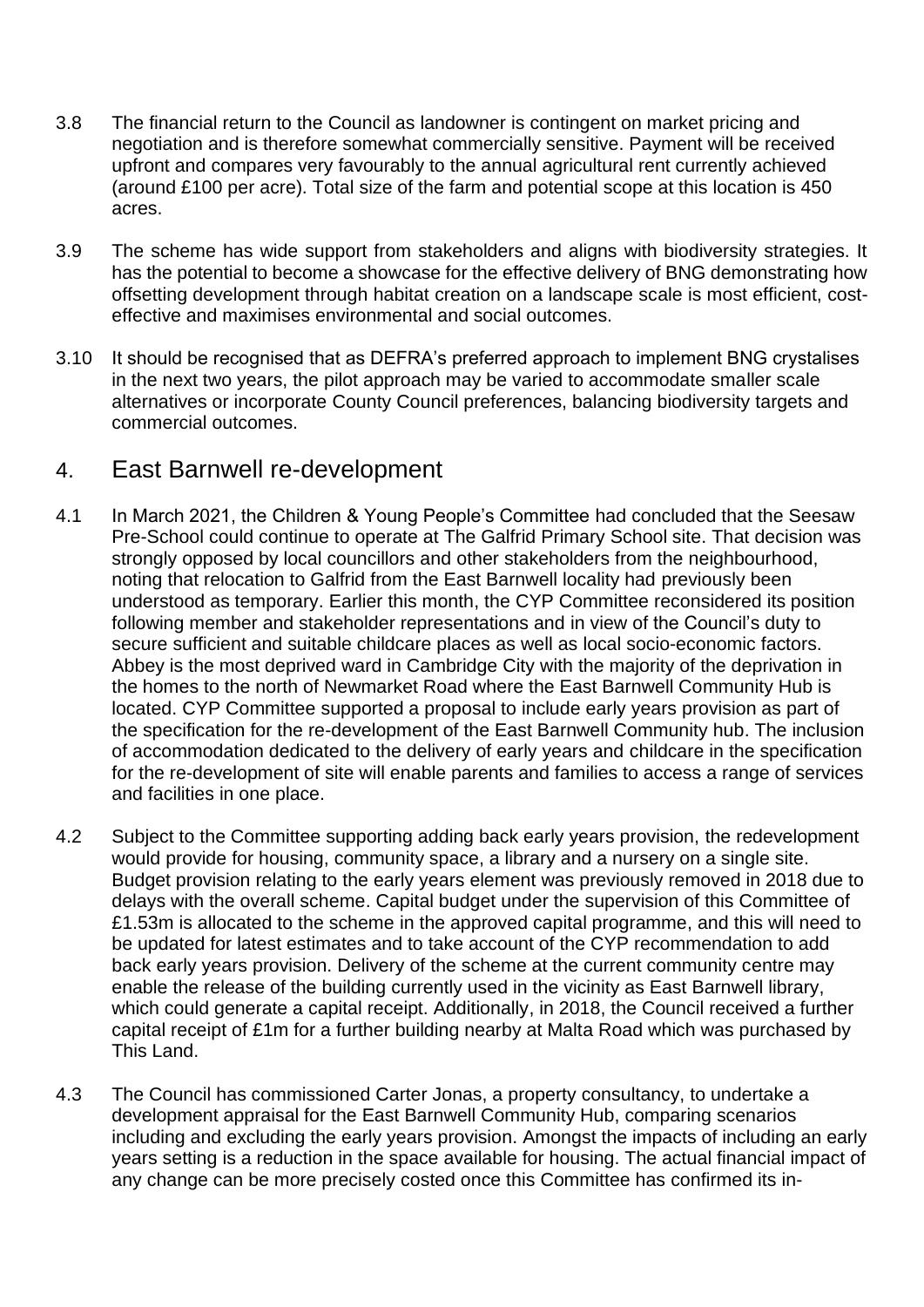principle support for including early years provision. This will include examining opportunities for cost engineering, deciding the future basis for rent and considering the balance of other uses of the building (including the viability of affordable housing). Considering the scenarios put forward by Carter Jonas, it is estimated the extra capital requirement to deliver early years provision at East Barnwell would currently range from £400k - £625k. Once a firm budget increase is available alongside a confirmed specification, this Committee will be approached again to consider the actual budget revision.

- 4.4 Plans for redevelopment of Council assets at this location, and nearby, have been under consideration and formulation for a number of years. Complications and delays have arisen from confirming the Council's specification (initially widened to include housing, and more recently the nursery location aspect), multi-stakeholder liaison, seeking and responding to planning advice and the dependencies/facilitation with adjacent landowners. The property is also a registered asset of a community value. Planners guided the Council to consider how our site could be masterplanned (particularly for massing and access) with the adjacent properties owned by two other landowners (one of which is Cambridge City Council) and we are now well placed to submit a planning application in the first half of 2022.
- 4.5 If the Committee agrees to meet the request from CYP to include early years provision in the specification, this will be an important opportunity to build momentum behind a preferred approach and implement the redevelopment. We are liaising closely with the City Council as there remain opportunities to collaborate. There is likely to be a trade-off between pace and control over delivery on the County Council site alone versus the benefits of a wider scheme and the City Council's involvement through a partnership approach. Once cost engineering and liaison with the adjacent landowner has progressed, it will be possible to put forward a firm update to the proposed capital budget. Through this report, the Committee is asked to confirm the request from CYP Committee to include early years provision at this location, recognising, in principle that this will lead to an increase in the capital budget.

#### 5. Alignment with corporate priorities

- 5.1 Communities at the heart of everything we do There are no significant implications for this priority.
- 5.2 A good quality of life for everyone There are no significant implications for this priority.
- 5.3 Helping our children learn, develop and live life to the full Section 4 is the result of the decision by Children and Young People Committee to favour location of early years provision at East Barnwell.
- 5.4 Cambridgeshire: a well-connected, safe, clean, green environment These proposals relate to the effective asset management of a number of Council properties, part of the local environment. Promoting the town green at Shire Hall, and biodiversity at Lower Valley Farm, is supportive of the green environment
- 5.5 Protecting and caring for those who need us There are no significant implications for this priority.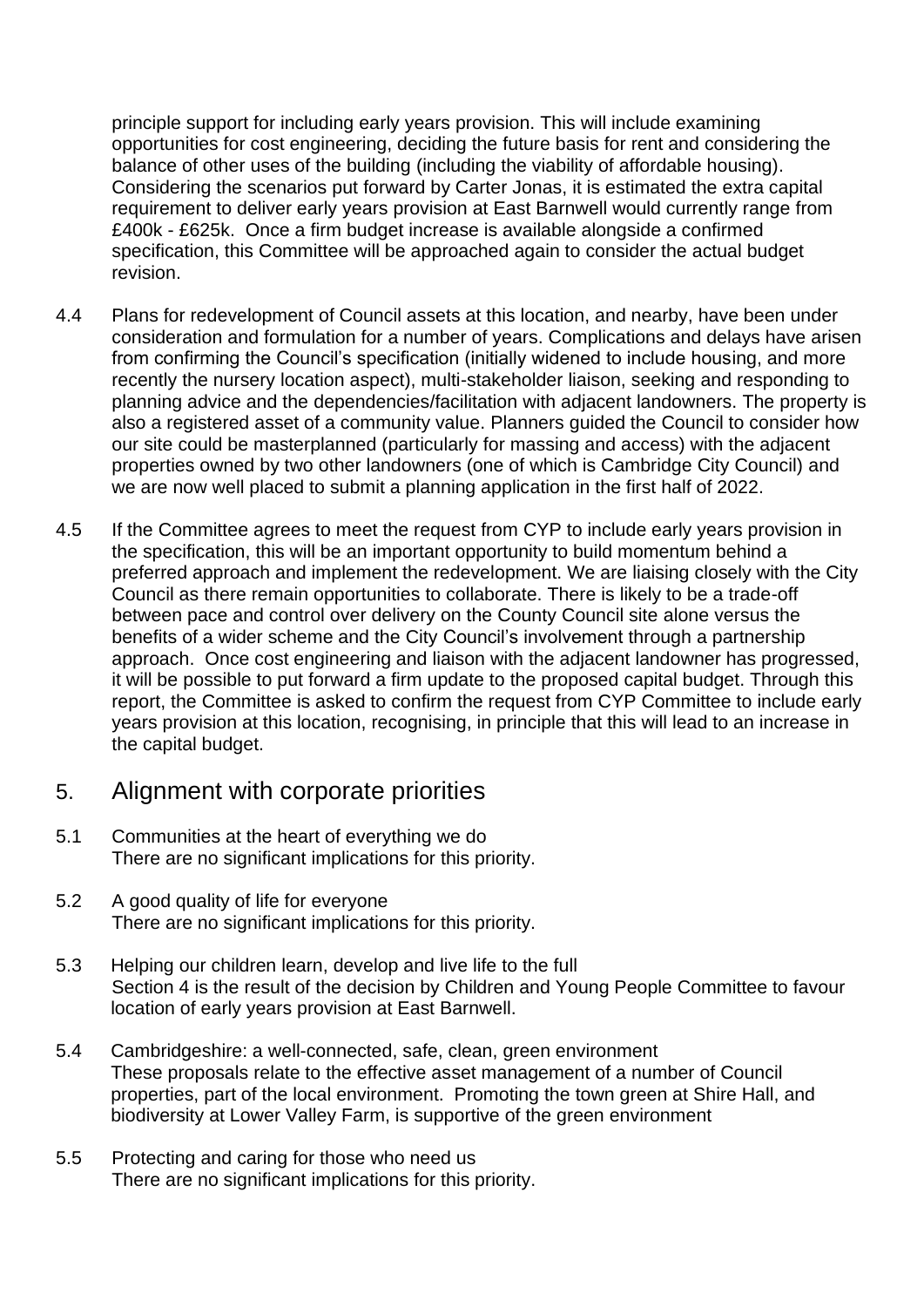### 6. Significant Implications

#### 6.1 Resource Implications

The Council relies on income from Brunswick House, and the cost of the operator contract is within budget.

Additional capital budget for East Barnwell will come with a revenue impact that would need to be factored into the business plan for 2023/24 onwards.

6.2 Procurement/Contractual/Council Contract Procedure Rules Implications A public procurement exercise is required in relation to the operator for Brunswick House, as set out in section 1.

The Council is adopting the Themes, Outcomes and Measures approach to social value that is widely used in local government, under the auspices of the social value portal, and this will form part of the evaluation of the tender proposals set out in section 1.

- 6.3 Statutory, Legal and Risk Implications The Council has received legal advice with respect to Town and Village Green, Procurement/Commercial and contract novation, and establishment of the biodiversity et gain scheme.
- 6.4 Equality and Diversity Implications There are no significant implications within this category.
- 6.5 Engagement and Communications Implications There are no significant implications within this category.
- 6.6 Localism and Local Member Involvement Local Members have been notified of these proposals in accordance with the protocol
- 6.7 Public Health Implications There are no significant implications in this category.
- 6.8 Environment and Climate Change Implications on Priority Areas
- 6.8.1 Implication 1: Energy efficient, low carbon buildings. Neutral – No changes proposed in this report
- 6.8.2 Implication 2: Low carbon transport. Neutral - No changes proposed in this report
- 6.8.3 Implication 3: Green spaces, peatland, afforestation, habitats and land management. Positive – section 2 and 3 set out positive changes or protection for green spaces, habitats and land management.

DEFRA is developing its strategic position on biodiversity net gain and the detail of permissible approaches to delivering BNG within the new planning framework. There is a key opportunity for CCC to develop a pilot ahead of the legal position crystallising to: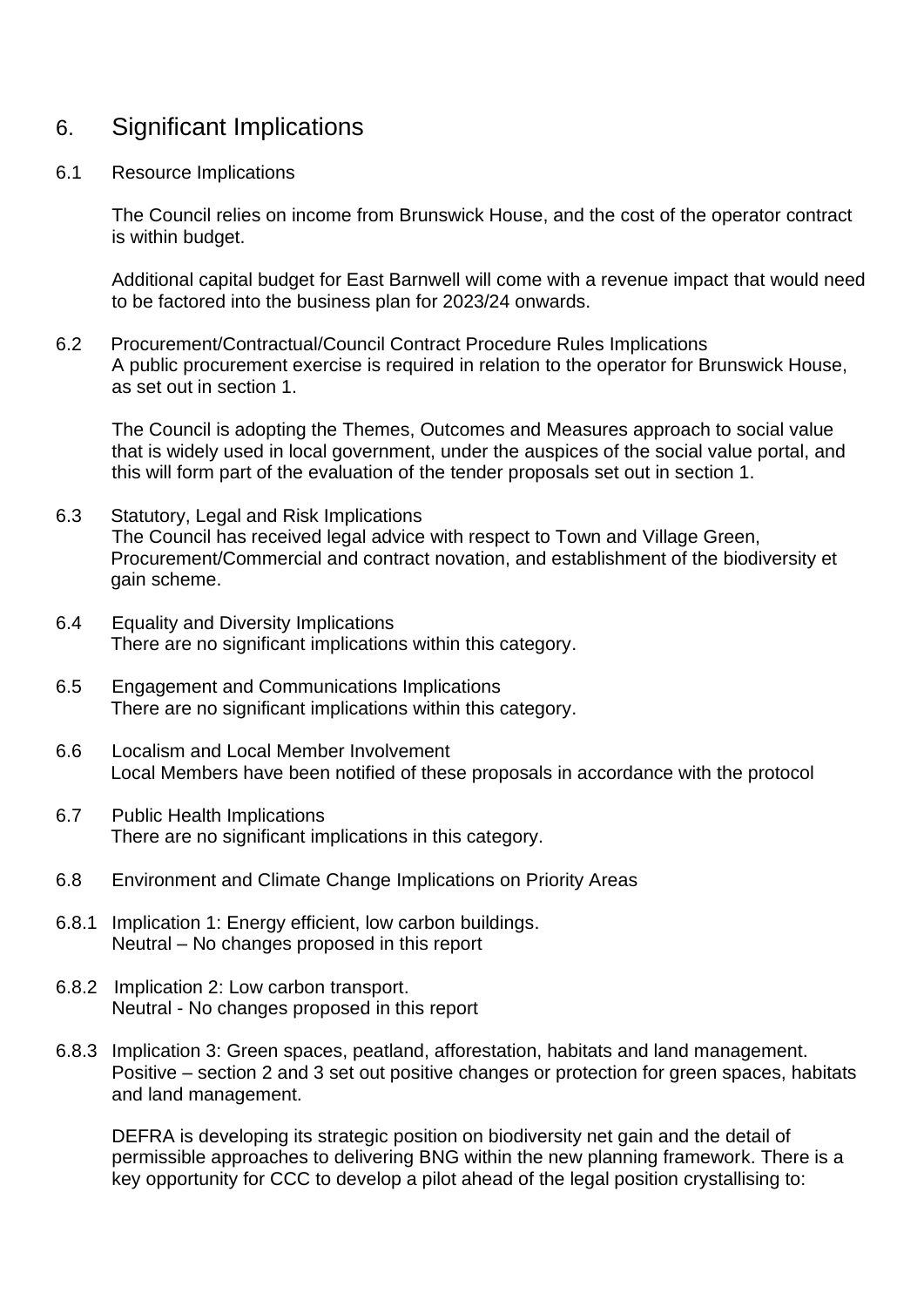explore the business models available; develop our expertise; and put the council in a strong position to enter the BNG credit market swiftly once established - as the market is intended to be commercially driven, with operators seeking to offer the best price to attract developers, there may be significant first-mover advantage. Developing a pilot without the detail of the forthcoming legislative position will mean the selling of credits could be time bound. The Council is liaising closely with DEFRA and other sector stakeholders and the Council's property surveyors are of the view that the scheme is well-placed in the current context.

- 6.8.4 Implication 4: Waste Management and Tackling Plastic Pollution. Neutral - No changes proposed in this report
- 6.8.5 Implication 5: Water use, availability and management: Neutral - No changes proposed in this report
- 6.8.6 Implication 6: Air Pollution. Neutral - No changes proposed in this report
- 6.8.7 Implication 7: Resilience of our services and infrastructure, and supporting vulnerable people to cope with climate change. Neutral - No changes proposed in this report

Have the resource implications been cleared by Finance? Yes Name of Financial Officer: S Howarth

Have the procurement/contractual/ Council Contract Procedure Rules implications been cleared by the Head of Procurement? Yes Name of Officer: Clare Ellis

Has the impact on statutory, legal and risk implications been cleared by the Council's Monitoring Officer or Pathfinder Legal Services? Yes Name of Legal Officer: Fiona McMillan

Have the equality and diversity implications been cleared by your Service Contact? Yes Name of Officer: Tom Kelly

Have any engagement and communication implications been cleared by Communications? Yes Name of Officer: Christine Birchall

Have any localism and Local Member involvement issues been cleared by your Service Contact? Yes Name of Officer: Tom Kelly

Have any Public Health implications been cleared by Public Health? No Not applicable

If a Key decision, have any Environment and Climate Change implications been cleared by the Climate Change Officer? Yes